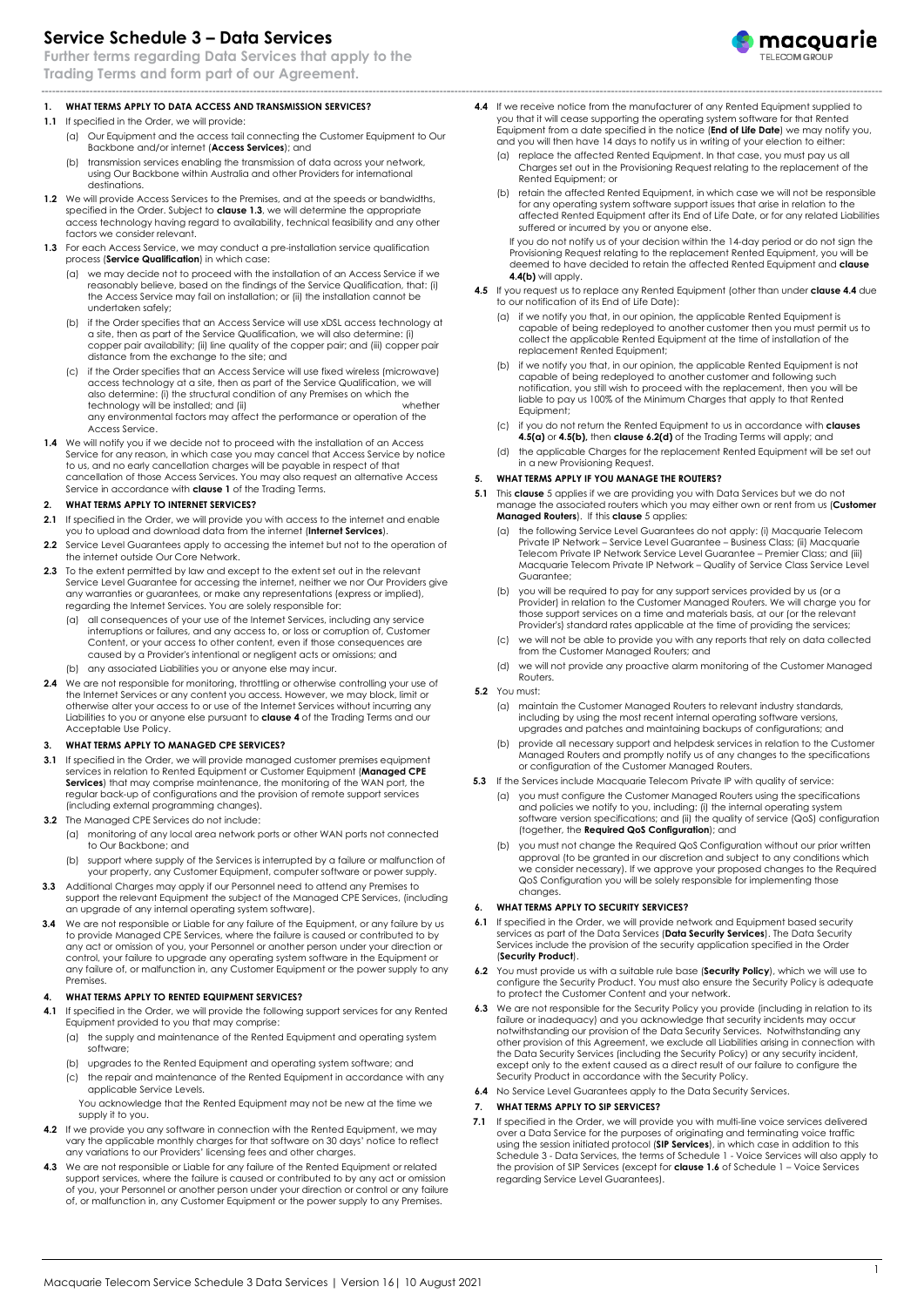# **Service Schedule 3 – Data Services**

**Further terms regarding Data Services that apply to the Trading Terms and form part of our Agreement.**

## **8. WHAT OTHER TERMS APPLY TO DATA SERVICES?**

## 8.1 You acknowledge and agree that:

- (a) the Services may not be free from fault, interruption or external intrusion;
- (b) we (and our Providers) are not responsible or Liable in relation to the content or security of any information or communications you receive, access or rely on using the Services and there is no guarantee of security or privacy on the Internet;
- (c) notwithstanding any other term of this Agreement, we exclude all Liability to you arising in connection with any third party security incidents (including any form of hacking or denial of service attacks);
- (d) you are solely responsible for all Customer Content, even if you do not authorise its creation, storage, access or transmission;
- (e) you are solely responsible for deciding whether or not to implement any advice or recommendation provided by us, or to rely on any estimate, opinion, conclusion or other information;
- (f) you are solely responsible for communicating with your End Users in relation to the Services. This includes handling their complaints and trouble reports;
- (g) nothing in this Agreement gives you ownership of, or any interest in, any IP addresses we allocate to you or Our Equipment. Title to Our Equipment stays with us or the relevant third-party owner at all times and you must not purport to transfer, sell, hire or give away Our Equipment, or any rights in relation to Our Equipment (including any mortgage, pledge, charge, lien or other encumbrance or security interest); and
- (h) if you purchase any Equipment then: (i) title to the Purchased Equipment does not pass to you until it is paid for in full, but risk in the Purchased Equipment passes to you immediately on delivery, regardless of when you are required to pay us; and (ii) you acknowledge that to the extent permitted by law we do not provide any warranty in relation to Purchased Equipment, but you will have the benefit of any applicable warranty provided by the manufacturer. To the extent permitted by law, we have no obligation or Liability to you for any failure of, or malfunction in, the Purchased Equipment.
- **8.2** You must:
	- (a) comply with the Acceptable Use Policy and all applicable laws, and also maintain and comply with any licences, consents, permits or other authorisations required for you to use the Services;
	- control access to and use of the Services and protect any passwords, PINs or other access methods we provide to you. You are responsible for all consequences of the use (including any unauthorised use or access by third parties) of the Services and of those access methods, including all Charges incurred and any Liabilities suffered by you or anyone else;
	- provide us (and any Providers) with any information or assistance we reasonably request, and with authorised and safe access to Premises or Customer Equipment or Rented Equipment (including obtaining consent from landlords or building managers), so we can perform our obligations under the Agreement; and
	- (d) comply with any direction or request of a Regulator and provide us with any information or assistance we reasonably require to comply with a direction or request of, or investigation by, a Regulator.
- **8.3** If you do not comply with any of your obligations under the Agreement, we are not responsible for any delays or Liabilities arising from your failure and we may charge you for any amounts we reasonably incur as a result.
- **8.4** We may provide you with access to Self Service Management Tools. If we do: (a) you are solely responsible for the consequences (including all associated Liabilities) of your use of the Self Service Management Tools, except to the extent caused by a failure of the Self Service Management Tools to perform in accordance with their published specifications (if applicable); and
	- (b) we may charge you for work we undertake to restore or repair Services affected by your use of the Self Service Management Tools.
- **8.5** Where, in connection with the Services there has been (or there is a risk of) an incident that meets the definition of an eligible data breach under the Privacy Act 1988 (Cth), including where we have instructed you that this **clause 8.5** applies, you must comply with the obligations under the Privacy Act. This includes making any notifications required, in which case you must provide us as soon as practicable with all the information relevant to any proposed notifications and request our approval to the content and timing of the notifications. To the extent permitted<br>under the Privacy Act, you must not make a notification unless you have received<br>our approval to do so. Where under the terms of the Privacy obligation on us to make any notifications but no obligation on you, you must cooperate with us by providing all relevant information and assistance required by us immediately upon request.

#### **9. HOW WILL MACQUARIE RATES BE APPLIED TO DATA SERVICES?**

- **9.1** For Data Services, the Macquarie Rates may comprise:
	- (a) a fixed monthly component for the Data Services billed monthly in advance; (b) a variable component to reflect usage of the Data Services (particularly data transfer) billed monthly in arrears; and
	- (c) in the case of SIP Services, an additional component for usage and voice traffic or other applicable Charges which will be calculated in accordance with the rates applicable to Voice Services, as specified in Schedule 1 - Voice Services and **clause 2** of the Trading Terms.
- **9.2** Additional Charges may apply if you exceed any agreed usage limits specified in the Order. Additional Charges may also apply if our Providers inform us that additional work is required in connection with the installation or provisioning of the Data Services. If additional Charges are applicable, you will be notified prior to the commencement of installation or provisioning.

## **10. ARE THERE ANY SERVICE LEVEL GUARANTEES?**

**10.1** Certain Data Services may be supported by a Service Level Guarantee, which may entitle you to a rebate if we do not achieve the Service Levels set out in the Service Level Guarantee. To claim a rebate under a Service Level Guarantee, you must notify us of the events giving rise to the claim within 60 days of their occurrence. Rebates will not be provided if you do not notify us within that timeframe.

- **10.2** The Service Level Guarantee does not apply, and no rebates are payable:
	- (a) during any Planned Outage or for an interruption required in order to respond to, or deal with the consequences of, an Emergency; or
		- (b) in respect of an Outage that is caused or contributed to by: (i) any failure of, or malfunction in, any Customer Equipment; (ii) any act or omission of you, your Personnel or another person under your direction or control (unless we directed you to do that act or omission); (iii) an External Circumstances Event; (iv) any action taken by us or a Provider to comply with a requirement of a Regulator, or under any applicable law; or (v) any unauthorised or illegal access by any person to any part of the system providing the Services, including hacking, cracking, virus dissemination and denial of service attacks.

#### **10.3** You acknowledge and agree that:

- (a) any rebates payable under a Service Level Guarantee are your sole and exclusive remedy for our failure to achieve the Service Levels set out in the Service Level Guarantee or to otherwise provide the Services or to satisfy any other service levels (if any) and any such failure does not constitute a breach of the Agreement;
- (b) the maximum amount of rebates payable to you in respect of any Service in any calendar month will not exceed the total Charges payable for that Service for that month. This amount may be pro-rated for periods of less than a full month;
- (c) only one rebate is payable in respect of any single incident or sequence of related incidents, even if they give rise to more than one rebate claim. If this occurs, we will determine the single rebate that applies;
- (d) any service levels not set out in a Service Level Guarantee (if any) are indicative targets only and any failure to satisfy those service levels does not constitute a breach of this Agreement. Other than your right to claim rebates under a Service Level Guarantee, we exclude all Liability to you for any failure to satisfy any service levels not expressly included in the Service Level Guarantee.

#### **11. WHAT ARE THE CONSEQUENCES OF EARLY TERMINATION OR CANCELLATION OF DATA SERVICES?**

- **11.1** For the purpose of **clause 6.3** of the Trading Terms, the early cancellation charge for a Data Service (including, for clarity, a SIP Service) is the sum of:
	- (a) an amount equal to 55% of the Minimum Charges for the Service; plus
	- (b) the amount of any waived installation charges or any one-off discounts; plus (c) in the case of Our Equipment associated with a cancelled Data Service, any amounts owing to us under **clause 6.2** of the Trading Terms; plus
	- (d) in the case of Purchased Equipment, the total amount of you are required to pay us for that Purchased Equipment less any amounts already paid by you; plus
	- (e) for SIP Services (if applicable), any additional early cancellation charges calculated in accordance with Schedule 1 - Voice Services.

## **12. NBN**

Notwithstanding anything else in this Agreement:

- **12.1** Data Services may include products or services provided by NBN Co Limited ACN 136 533 741 (**nbn**), which are subject to the following conditions:
	- (a) access to and use of nbn products or services is subject to all terms and conditions specified by nbn from time to time; and
	- (b) you agree to the undertaking set out in **clause 12.2**.
- 12.2 To the extent permitted by law and without excluding, restricting or modifying any rights or remedies to which you or your End Users may be entitled to under the consumer guarantee provisions in Parts 3-2 and 5-4 of the Australian Consumer Law you or your End Users must not bring any claim (including any action, suit or proceedings of any nature or kind, whether in contract, tort (including negligence) at common law, in equity, under statute or otherwise however arising) against nbn, its Related Bodies Corporate or any of their respective Personnel in connection with:
	- (a) the supply (or any delay, failure to or defect in relation to the supply) of any products or services which are direct or indirect inputs to the Services; or
	- (b) the design and installation of any infrastructure required for the nbn network to be made available to nbn's customers at the premises;

#### which are the subject of this Agreement.

**12.3 Clause 12.2** does not apply to a claim by you or your End Users for loss or damage suffered or incurred by you or your End Users arising from or in connection with:

- (a) any damage to, or loss of, tangible property to the extent that such losses are caused or contributed to by nbn, its Related Bodies Corporate or any of their respective Personnel or third party suppliers; or
- (b) the death or personal injury of any person to the extent caused or contributed to by:
	- (i) negligent or wilful acts or omissions of nbn, its Related Bodies Corporate or any of their respective Personnel or third party suppliers; or
	- (ii) any equipment or network owned, operated or controlled by nbn.
- 12.4 We may assign the benefit of this **clause 12** to nbn or its nominee without consent or, to the extent that consent is required, you or your End Users hereby give that consent.
- **12.5** This **clause 12** survives expiry or termination of this Agreement.
- **12.6** In this **clause 12** Related Body Corporate has the meaning given to that term in section 50 of the Corporations Act 2001 (Cth).

#### **13. WHAT TERMS APPLY TO SD-LAN SERVICES?**

- **13.1** If specified in the Order, we will provide you with managed software defined local area network services (**SD-LAN Services**) at the site(s) defined in the Order, including the supply, installation and configuration of the hardware, software licence, dashboard, and associated service assurance support.
- **13.2** You acknowledge that in using the SD-LAN Services:

(a) the dashboard will be hosted in Juniper's secure cloud environment(s) in or outside Australia;

(b) you consent for our dashboard to collect, use, transfer, disclose, and otherwise process Customer Content, including Personal Information, for the purpose of providing you with the SD-LAN Services;

(c) you consent that as a result of such offshore hosting arrangements outlined in this clause 13.2 above that such Customer Content (including Personal Information)